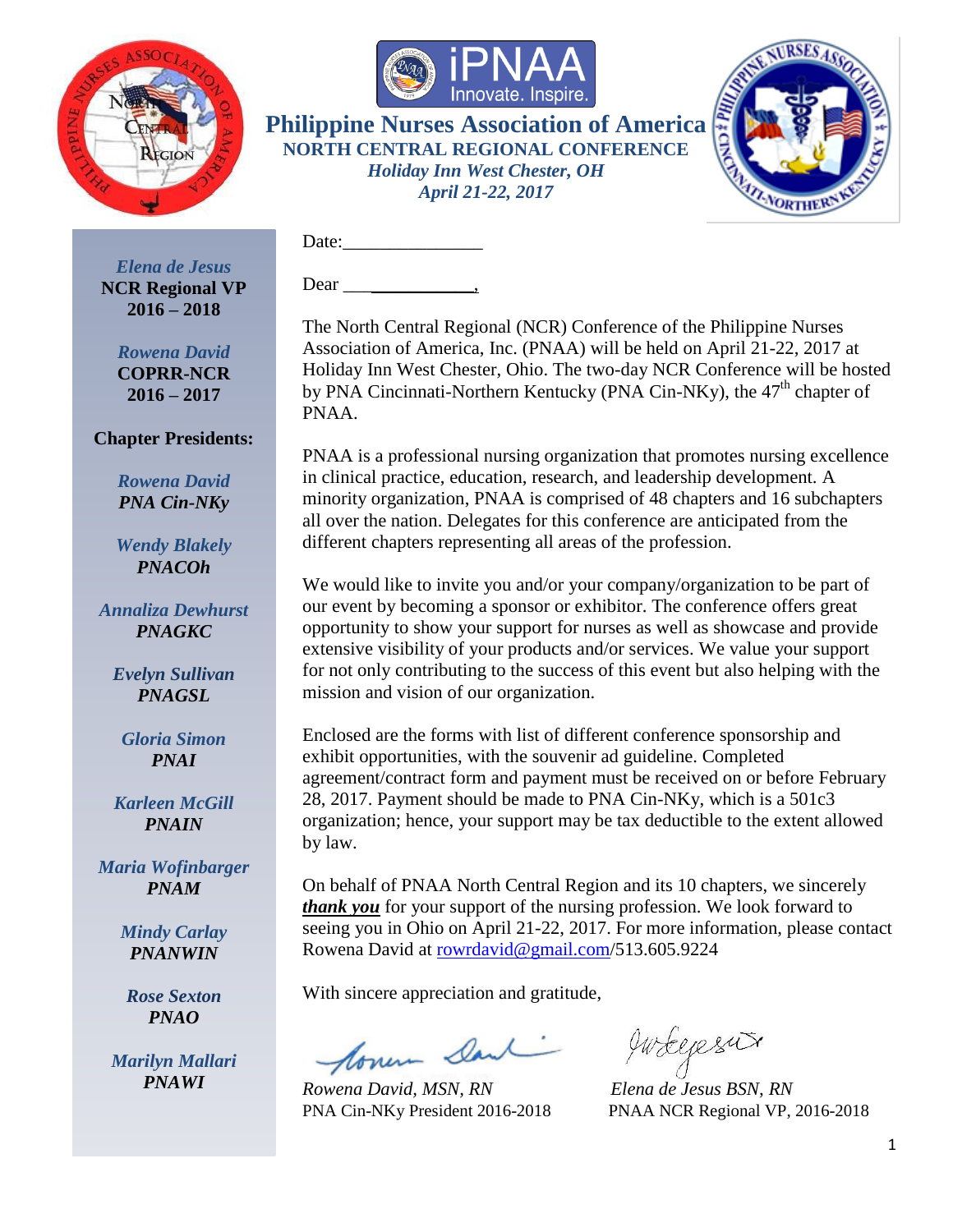





## SPONSORSHIP OPPORTUNITIES

| <b>PREMIUM SPONSORS:</b> |         | <b>INVOICE</b> #Pnacinnky#2017                                                                                                                                                              |  |
|--------------------------|---------|---------------------------------------------------------------------------------------------------------------------------------------------------------------------------------------------|--|
| $\Box$ Platinum          | \$7,500 | Full Page Ad in Conference Program<br>Seven (7) Gala Night Admission<br><b>Exhibitor Table</b><br>Recognition on Conference and PNAA Website<br><b>Fifteen Minutes Speaking Opportunity</b> |  |
| $\Box$ Gold              | \$5,000 | Full Page Ad in Conference Program<br>Five (5) Gala Night Admission<br><b>Exhibitor Table</b><br>Recognition on Conference and PNAA Website<br>Ten Minutes Speaking Opportunity             |  |
| Silver                   | \$3,000 | Full Page Ad in Conference Program<br>Four (4) Gala Night Admission<br>Recognition on Conference and PNAA Website                                                                           |  |
| <b>Bronze</b>            | \$1,500 | Full Page Ad in Conference Program<br>Two (2) Gala Night Admission<br>Recognition on Conference and PNAA Website                                                                            |  |

Organizations who select any combination of the shared/event sponsorship opportunities below will be classified as one of the Premium Sponsors as total sponsorship meets the Premium Sponsorship level amount.

PLEASE PLACE A CHECK MARK next to your preferred sponsorship selections from the list below and indicate your total sponsorship amount.

#### EXCLUSIVE OPPORTUNITIES:

| $\Box$ PRESENTING SPONSOR                                                                   | \$7,500 |
|---------------------------------------------------------------------------------------------|---------|
| Name of organization will be included in the NCR Conference brochure, souvenir program, and |         |
| audiovisual main page.                                                                      |         |
| $\Box$ MEDIA SPONSOR                                                                        | \$3,500 |
| Name of organization will be included in the audiovisual main page.                         |         |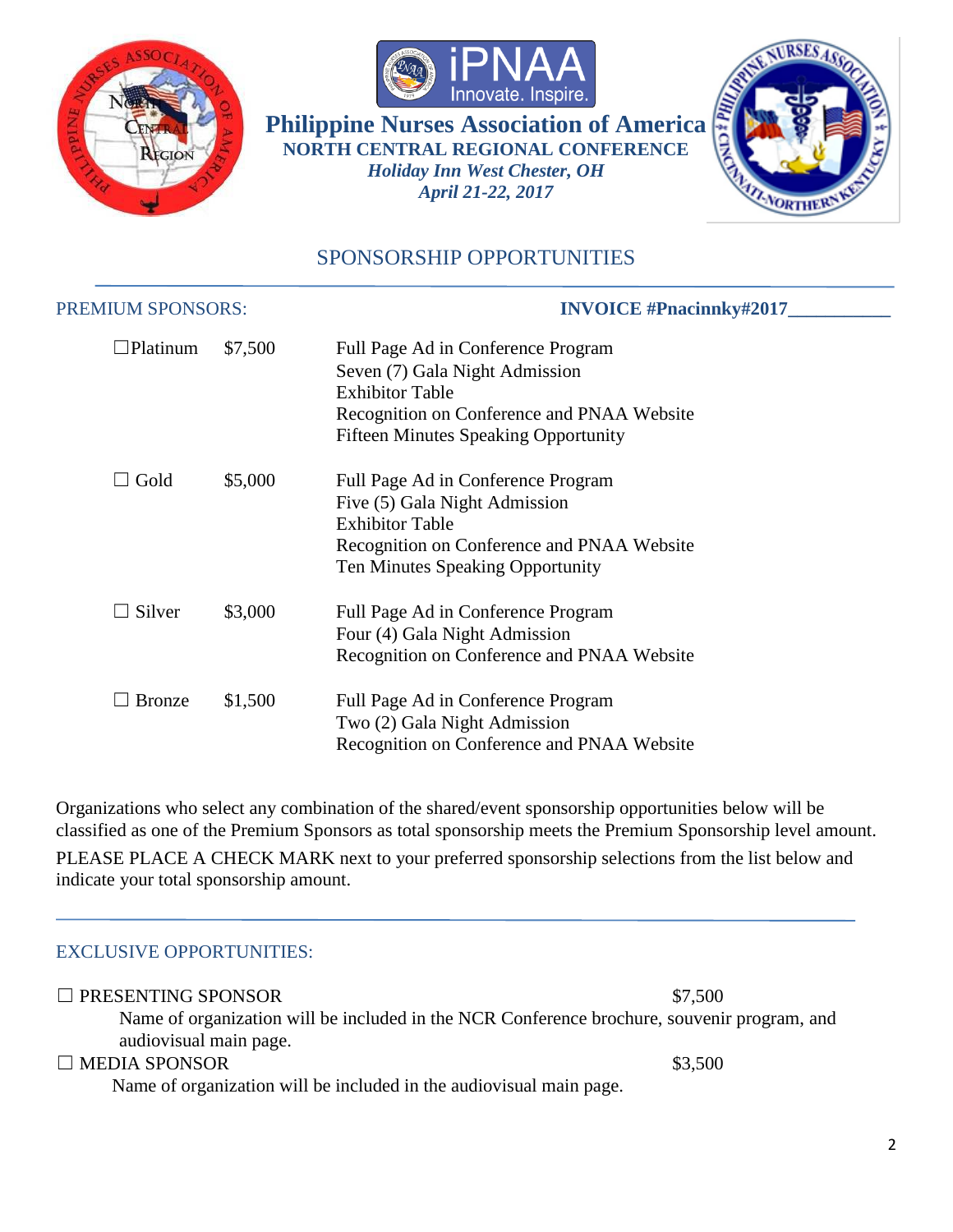





### EVENT SPONSORSHIP OPPORTUNITIES:

For partial event sponsorship, sponsor must cover at least 50% of specified amount.

| $\Box$ LEADERSHIP INSTITUTE SPONSOR | \$6,500  |
|-------------------------------------|----------|
| $\Box$ EDUCATION DAY SPONSOR        | \$5,000  |
| $\Box$ NCR Networking Night         | \$6,000  |
| $\Box$ NCR Gala Night               | \$10,000 |
| $\Box$ Sunday Farewell Brunch       | \$1,500  |
|                                     |          |

Subtotal: \$

**NOTE:** Event Sponsorship provide equivalent Premium Sponsorship benefits.

#### SHARED SPONSORSHIP OPPORTUNITIES:

| $\Box$ PNAA EB Meeting Dinner                      | \$500                           |
|----------------------------------------------------|---------------------------------|
| $\Box$ Leadership Institute Morning Coffee Break   | \$1,200                         |
| $\Box$ Leadership Institute Afternoon Coffee Break | \$1,200                         |
| $\Box$ Education Day Morning Coffee Break          | \$1,200                         |
| $\Box$ Education Day Afternoon Coffee Break        | \$1,200                         |
| $\Box$ Conference Tote Bag                         | \$1,000                         |
| $\Box$ Networking Open Bar                         | \$1,800                         |
| $\Box$ Gala Open Bar                               | \$3,600                         |
|                                                    | Subtotal: \$<br><b>TOTAL:\$</b> |

#### VENDOR/EXHIBITOR/POSTER PRESENTATION:

 $\Box$  One day April 21 Leadership Institute Day OR April 22 Education Day \$400

 $\Box$  Two days April 21 Leadership Institute Day AND April 22 Education Day \$700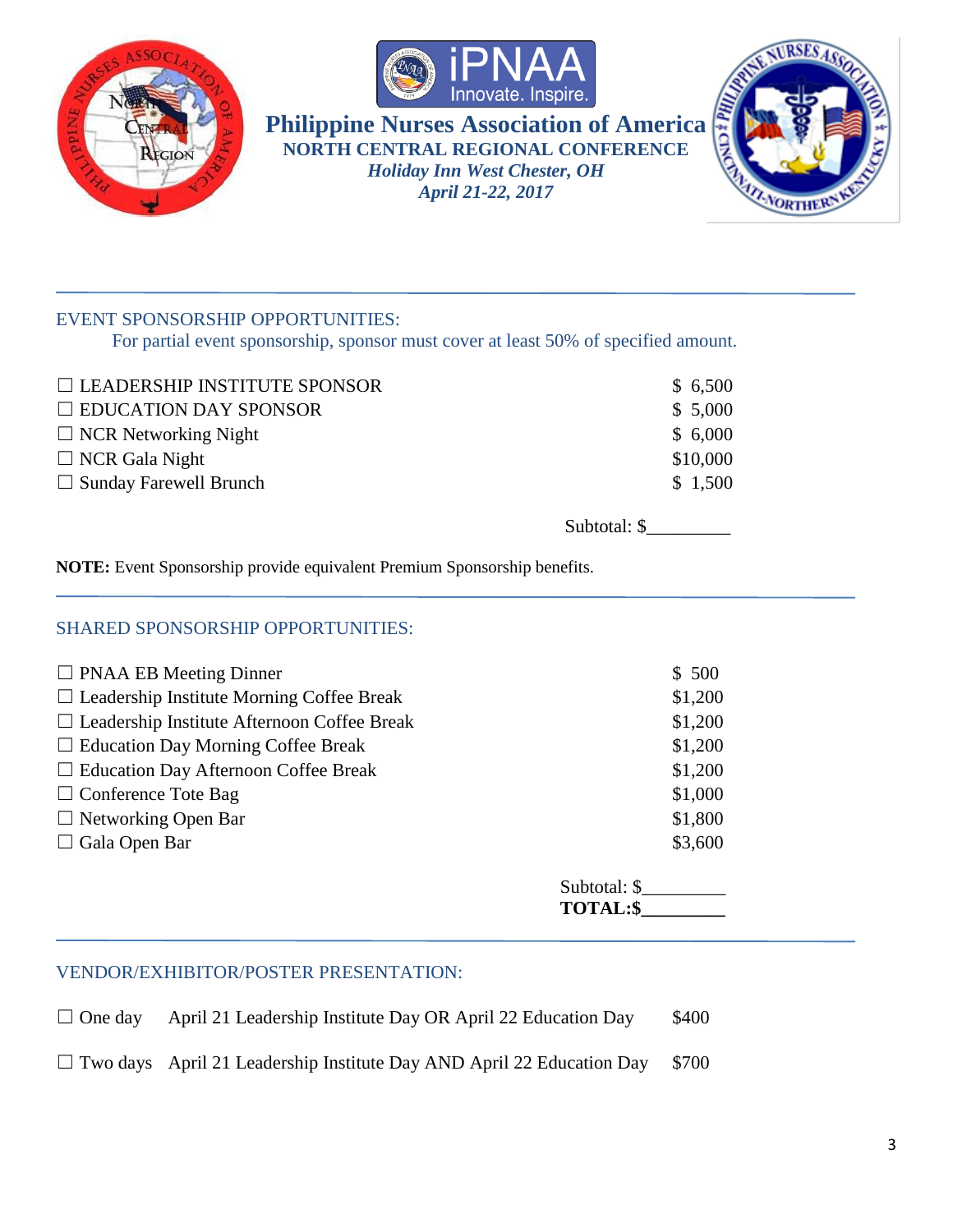





Exhibitor fees include a table and chair for the day and a free lunch for 1 representative. Please refer to vendor/exhibitor/poster presentation guidelines for other information. For questions, contact Conference Education Chairperson Janet Paguigan at *jpaguigan* 13@gmail.com or 513-560-1823.

#### SOUVENIR AD PROGRAM

| $\Box$ Outside Back Cover            | \$1,000.00 |
|--------------------------------------|------------|
| $\Box$ Full Page/Inside Front Cover  | \$500.00   |
| $\Box$ Full Page/Inside Back Cover   | \$500.00   |
| $\Box$ Full Page/Center page (left)  | \$ 300.00  |
| $\Box$ Full Page/Center page (right) | \$ 300.00  |
| $\Box$ Full Page                     | \$ 200.00  |
| $\Box$ Half Page                     | \$100.00   |
| $\Box$ Quarter Page                  | \$50.00    |
|                                      |            |

Email your camera-ready Ad as a PDF or Word document by **February 28, 2017** to [pnaancr17@gmail.com](file:///C:/Users/PaguiJA/Desktop/PNA%20Cin-NKy/pnaancr17@gmail.com)

| <b>Contact Person:</b>    |  |
|---------------------------|--|
| <b>Address:</b><br>Email: |  |

**Telephone: \_\_\_\_\_\_\_\_\_\_\_\_\_\_\_\_\_\_\_\_\_\_\_\_\_\_\_\_\_\_\_\_Fax:\_\_\_\_\_\_\_\_\_\_\_\_\_\_\_\_\_\_\_\_\_\_\_\_\_\_\_\_\_**

**Please make your checks payable to PNA Cin-NKy & mail to: Abigail Villarroya 6835 Corkwood Knoll, Hamilton, OH 45011-8580**

Please send your ad via email to: **[pnaancr17@gmail.com](mailto:pnaancr17@gmail.com)** 

#### DONATION:

☐I would like to donate the amount of: ☐\$250 ☐\$500 ☐\$\_\_\_\_\_\_ to support the conference.

*Thank you for your donation. PNA Cin-NKy sincerely appreciates your support!*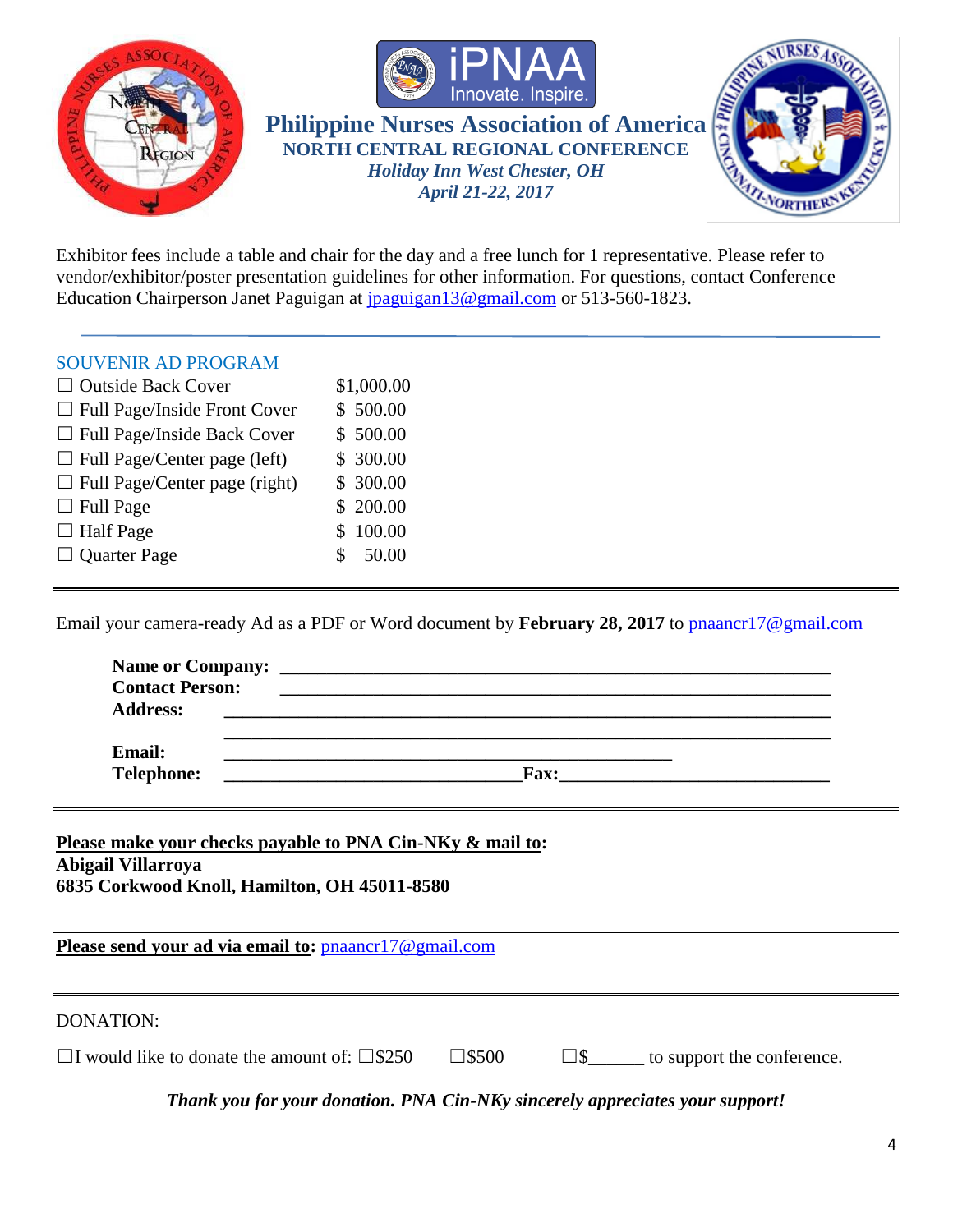





| Please do not write below this line (For PNA Cin-NKy use only) |       |
|----------------------------------------------------------------|-------|
| <b>Remarks:</b>                                                |       |
| Solicited By:                                                  |       |
| Payment Received By:                                           | Date: |
| <b>INVOICE</b> #Pnacinnky#2017                                 |       |